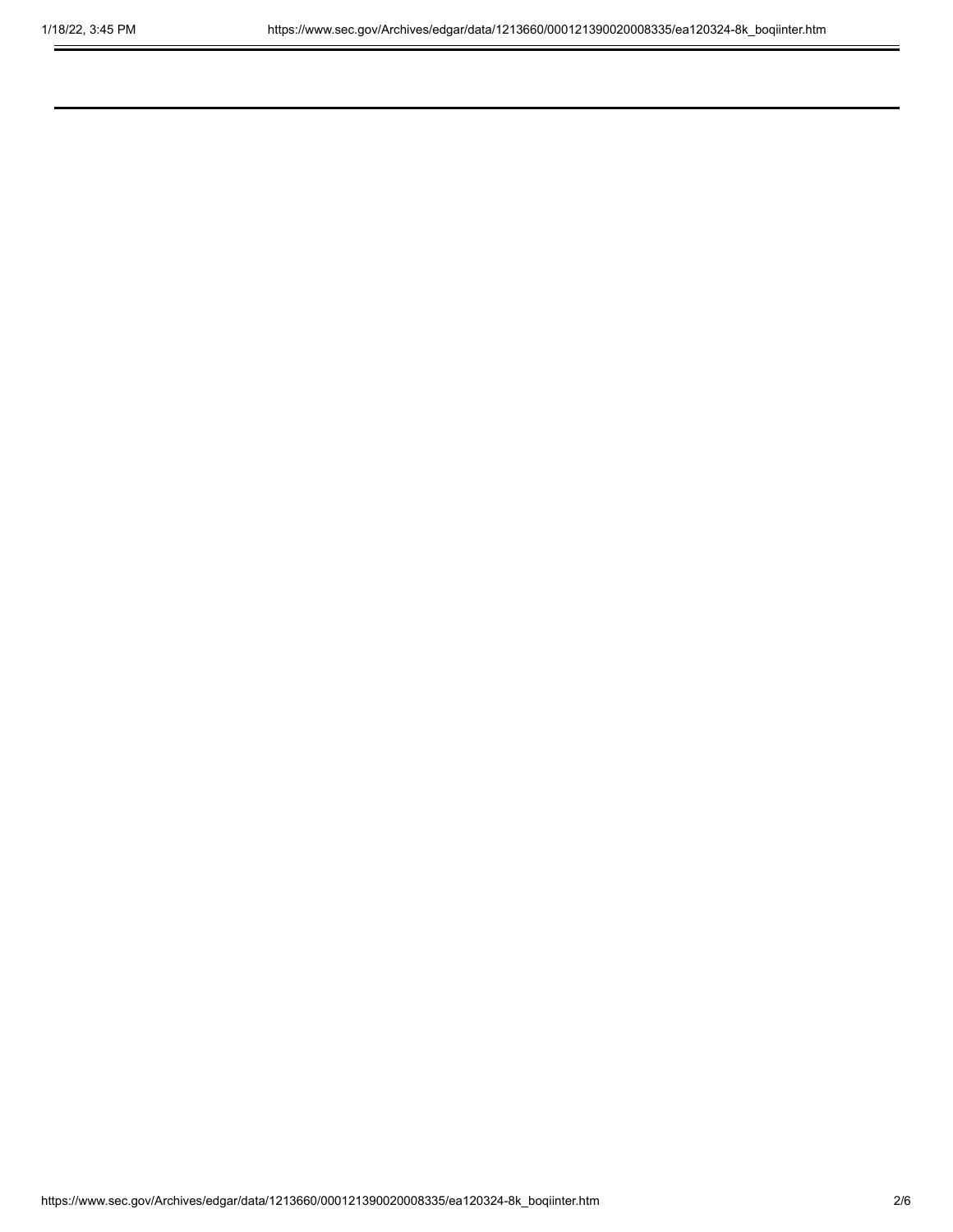### **Item 1.01**. **Entry into a Material Definitive Agreement.**

On March 31, 2020, the Registrant entered into a Stock Purchase Agreement (the "**Purchase Agreement**") with Yunfei Lu, a citizen of the People's Republic of China (the "**PRC**") ("**Buyer**"), pursuant to which the Registrant will sell, convey and transfer its legacy business, through the sale of all the issued and outstanding shares of the capital stock of NF ENERGY SAVING INVESTMENT LIMITED, a company organized under the laws of the British Virgin Islands ("**Parent**") (the "**Asset Sale**") to Buyer. Parent owns, indirectly, all the issued and outstanding shares of the capital stock of LIAONING NENGFA WEIYE ENERGY TECHNOLOGY CO., LTD., a company organized under the laws of the PRC (the "**Target**").

The aggregate sale price for the Asset Sale is US\$ 10,000,000, determined based on the net value of the total assets of the Target as shown on the Target's financial report as of September 30, 2019, to be paid in cash at the closing. The closing of the Purchase Agreement is expected to be in or about May, 2020.

The Purchase Agreement contains customary representations, warranties and covenants of the Registrant including, among others, a covenant to use best efforts to conduct its operations in the ordinary course during the period between the execution of the Purchase Agreement and the completion of the Asset Sale.

The closing of the Purchase Agreement is subject to the satisfaction of certain conditions, including that the representations and warranties of the parties contained in the Purchase Agreement are true and correct in all material respects on the closing date, that applicable consents and approvals required to be obtained by the parties have been obtained and not withdrawn.

The Purchase Agreement may be terminated under certain circumstances, including by either party if the other party is in material breach of any representation, warranty or covenant contained in the Purchase Agreement.

The Registrant has also agreed to indemnify Buyer with respect to losses Buyer suffers related to or resulting from any breach of the Registrant's representations, warranties, covenants and agreements.

The Board of Directors of the Registrant has approved the Purchase Agreement and the transactions contemplated thereby.

The foregoing description of the Purchase Agreement does not purport to be complete and is qualified in its entirety by reference to the Purchase Agreement which is filed as Exhibits 4.1 hereto, and is incorporated herein by reference.

### **Item 8.01. Other Information.**

On April 1, 2020, the Registrant issued a press release announcing the entry into of the Purchase Agreement. A copy of the press release is attached hereto as Exhibit 99.1 and incorporated herein by reference.

The information under this Item 8.01, including Exhibit 99.1, is deemed "furnished" and not "filed" under Section 18 of the Securities Exchange Act of 1934, as amended (the "**Exchange Act**"), or otherwise subject to the liability of that section, and shall not be incorporated by reference into any registration statement or other document filed under the Securities Act of 1933, as amended, or the Exchange Act, except as shall be expressly set forth by specific reference in such filing.

The information in this Current Report on Form 8-K, including Exhibit 99.1, may contain forward-looking statements based on management's current expectations and projections, which are intended to qualify for the safe harbor of Section 27A of the Securities Act of 1933, as amended, and Section 21E of the Securities Exchange Act of 1934, as amended. The statements contained herein that are not historical facts are considered "forward-looking statements." Such forward-looking statements may be identified by, among other things, the use of forward-looking terminology such as "believes," "expects," "may," "will," "should," or "anticipates" or the negative thereof or other variations thereon or comparable terminology, or by discussions of strategy that involve risks and uncertainties. In particular, statements regarding the efficacy of investment in research and development are examples of such forwardlooking statements. The forward-looking statements include risks and uncertainties, including, but not limited to, the effect of political, economic, and market conditions and geopolitical events including the current coronavirus pandemic outbreak; legislative and regulatory changes that affect our business; the availability of funds and working capital; the actions and initiatives of current and potential competitors; investor sentiment; and our reputation. The Registrant not undertake any responsibility to publicly release any revisions to these forward-looking statements to take into account events or circumstances that occur after the date of this report. Additionally, the Registrant does not undertake any responsibility to update you on the occurrence of any unanticipated events, which may cause actual results to differ from those expressed or implied by any forward-looking statements. The factors discussed herein are expressed from time to time in the Registrant's filings with the Securities and Exchange Commission available at http://www.sec.gov.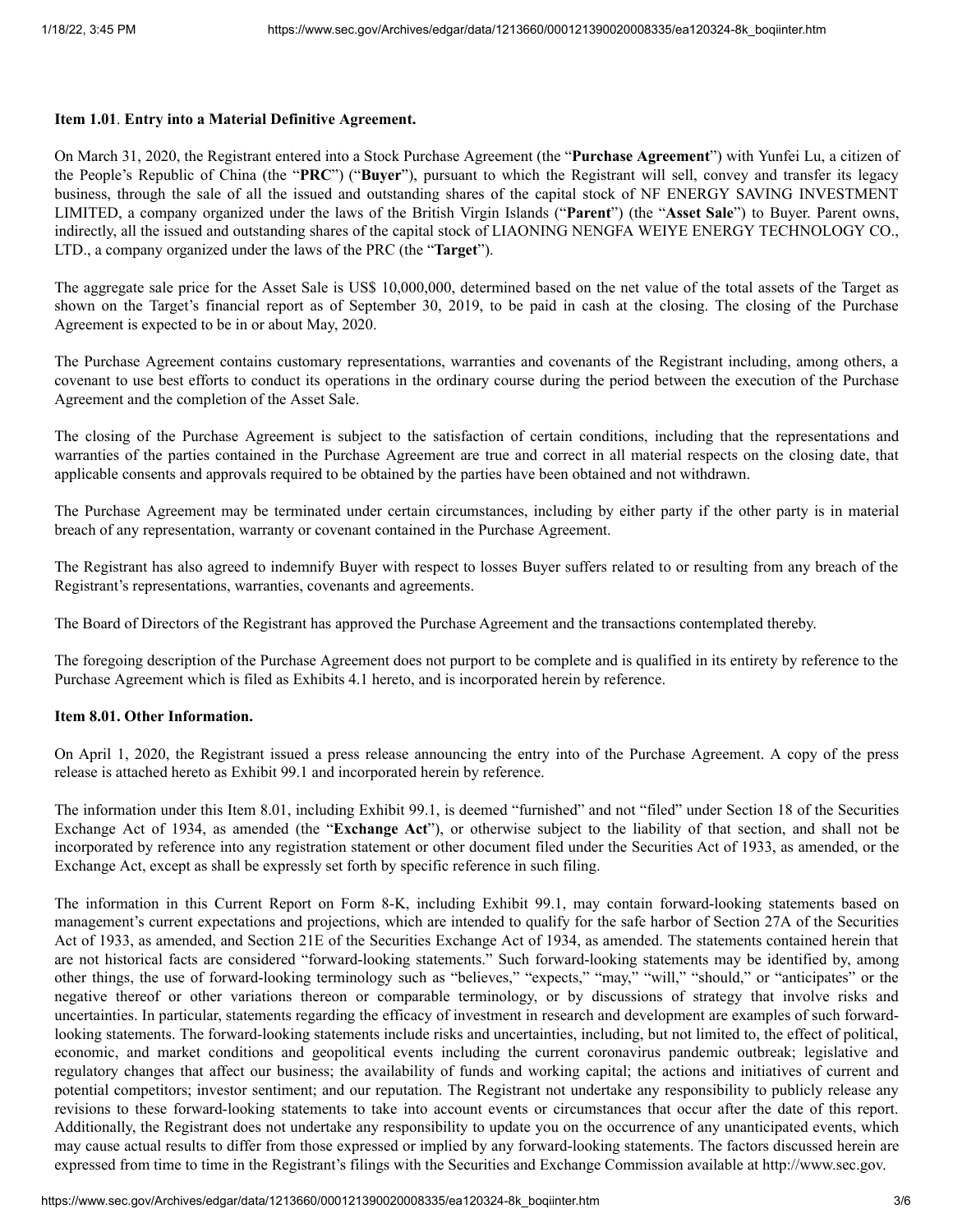1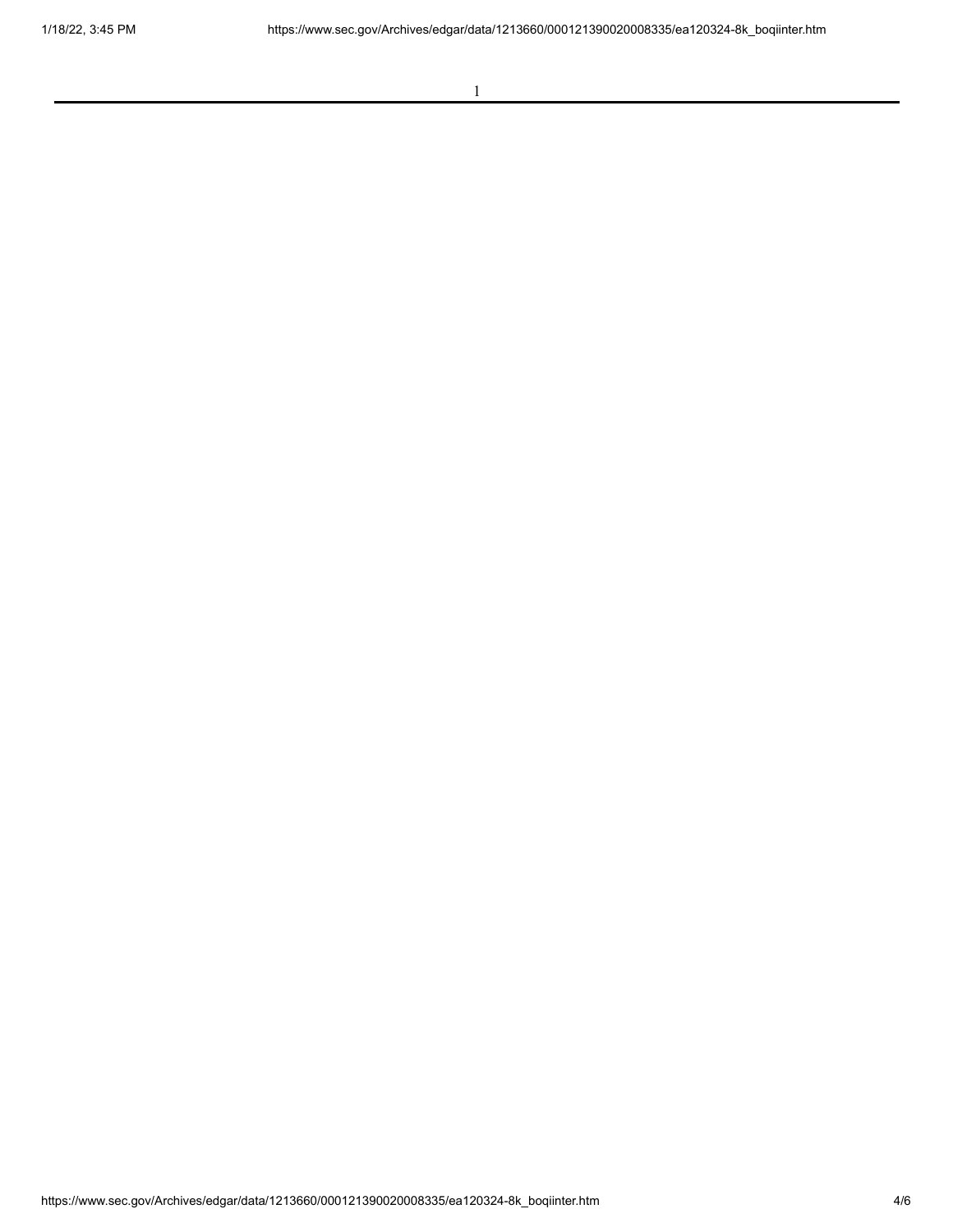## **Item 9.01. Financial Statements and Exhibits.**

(d) Exhibits

- 4.1 Stock Purchase [Agreement](https://www.sec.gov/Archives/edgar/data/1213660/000121390020008335/ea120324ex4-1_boqiinter.htm) dated March 31, 2020<br>99.1 Press Release dated April 1, 2020
- Press [Release](https://www.sec.gov/Archives/edgar/data/1213660/000121390020008335/ea120324ex99-1_boqiinter.htm) dated April 1, 2020